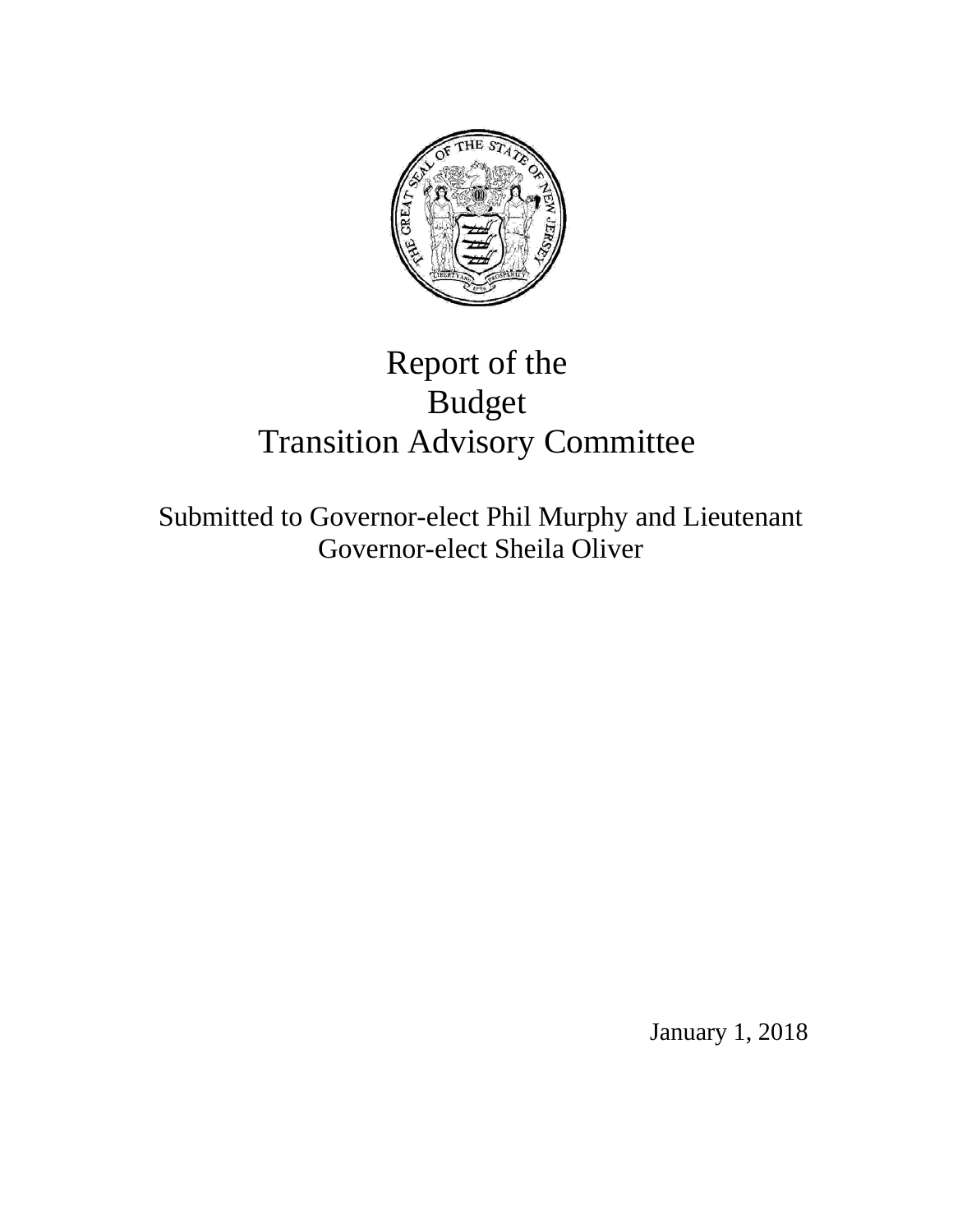## **EXECUTIVE SUMMARY**

For decades, NJ was a shining example of fiscal prudence. The state enjoyed strong growth and an AAA credit rating. During the 1990s, as the economic growth lagged, NJ policymakers departed from this stable financial course. This resulted in eleven credit downgrades in the past eight years. Today, NJ's appropriation credit stands two downgrades away from junk bond status. The state's massive pension obligation is a major reason for these downgrades but insufficient revenues, other debts, and increasing costs are fueling further economic instability.

The Trump Administration's tax and budget policies make "digging out of this hole" even harder. These policies directly harm almost every aspect of NJ residents' lives (e.g. reductions in health care and food assistance programs) and their economic security (capping property tax deduction and other tax changes that disproportionately negatively impact NJ).

Despite all of these pressing challenges, the most immediate challenge facing NJ is the state's current budget, which could be running a significant deficit. The Transition Committee and staff will not have the most accurate data until the Governor takes office, but there will be very little time to respond to the current budget and start planning for the FY19 budget which also appears to very challenging on many fronts.

No one solution is going to fix the state budget and it will take many years to "right the ship." Some core principles that should guide the Governor include:

(1) **Protect Public Safety.** We must ensure that we protect NJ residents' safety and health. We live in a complicated world with many security threats and NJ must be vigilant.

(2) **Invest and Grow NJ's Economy and Jobs.** Despite limitations, NJ must invest in improved transportation infrastructure, educating our children, meeting our pension obligation, advancing clean energy, and other key priorities to drive economic growth.

(3) **Ensure Fairness.** Past policies have not given many NJ residents a "fair deal." An increase in the state minimum wage will be a great start and one that will help the state budget by increasing economic activity.

Further, the Budget Policy Transition Committee recommends that the Governor consider the following recommendations to bring NJ back to fiscal stability:

## **I. Priority: Generate adequate revenue**

- i. Legalize sale of cannabis
- ii. Close Corporate Business Tax loopholes
- iii. Raise the marginal tax rate on those earning over \$1 million (while monitoring outmigration of high-income taxpayers)
- iv. Work with NJ's congressional delegation to change Federal laws that prohibit the states from capturing sales tax on some of the ecommerce activity
- v. Partner with other states to limit the carried interest loophole

## **II. Priority: Make government more efficient**

- i. Take a technology-based multi-agency enterprise approach to the way it handles delivering services to its residents, including reviewing underperforming programs
- ii. Remove unnecessary requirements for occupational licenses on certain professions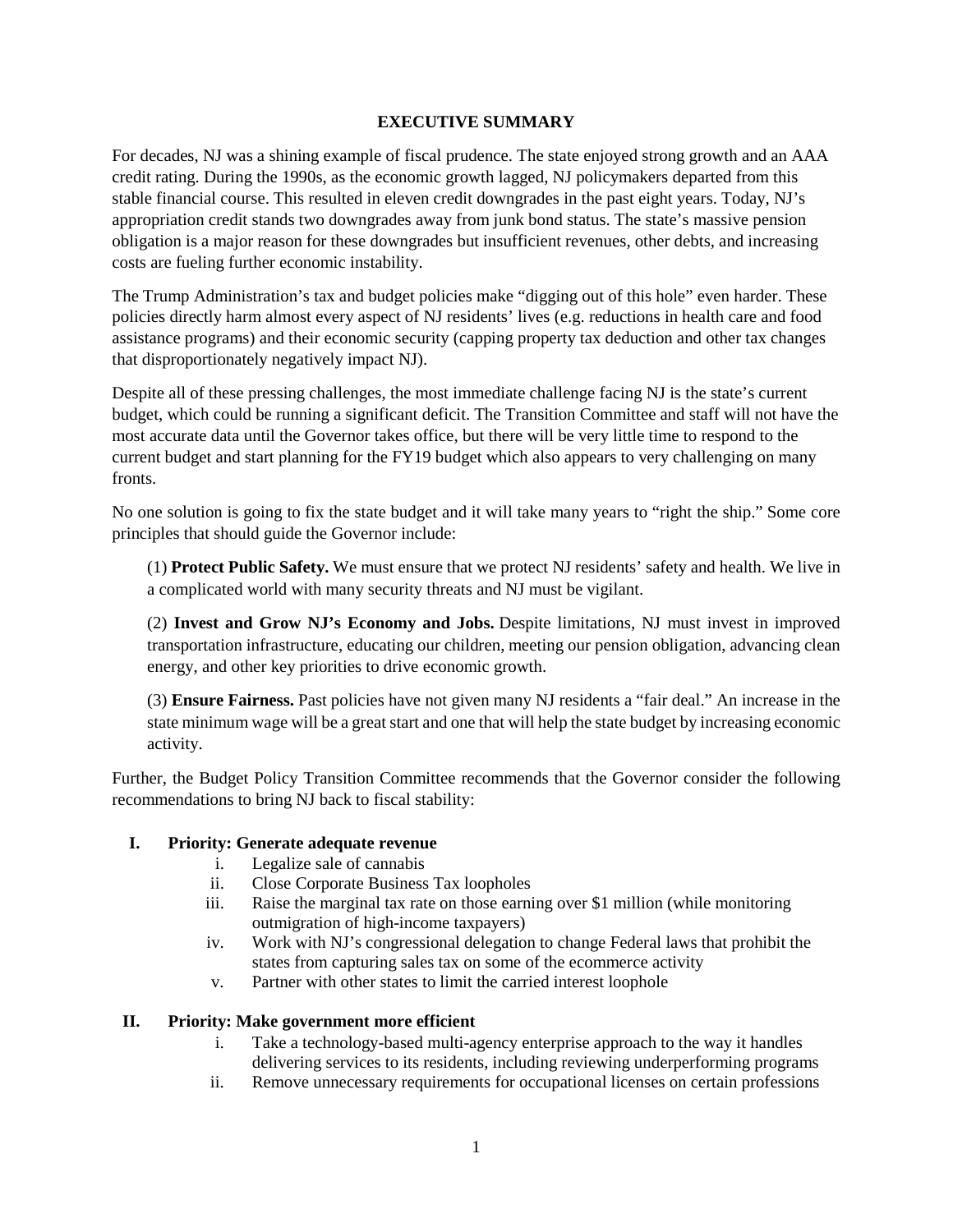iii. Improve State's allocation of federal funds by tapping into available grants for the State agencies and hiring federally-funded State government employees

## **III. Priority: Address the underfunding of the public pension system**

- i. Revisit the current pension payment plan to ensure it is robust enough to stabilize public pension system
- ii. Reduce expenditures on high-fee outside pension managers

## **IV. Priority: Create a culture of fiscal responsibility**

- i. Revive/reconstitute the Governor's Council of Economic Advisors to monitor interactions between the economy and the state finances
- ii. Mandate better reporting on outcomes from EDA subsidies and improve evaluation
- iii. Produce multi-year financial plans, complete with debt affordability analysis
- iv. Institute requirements for development and maintenance of the state's rainy-day fund (stabilization funds)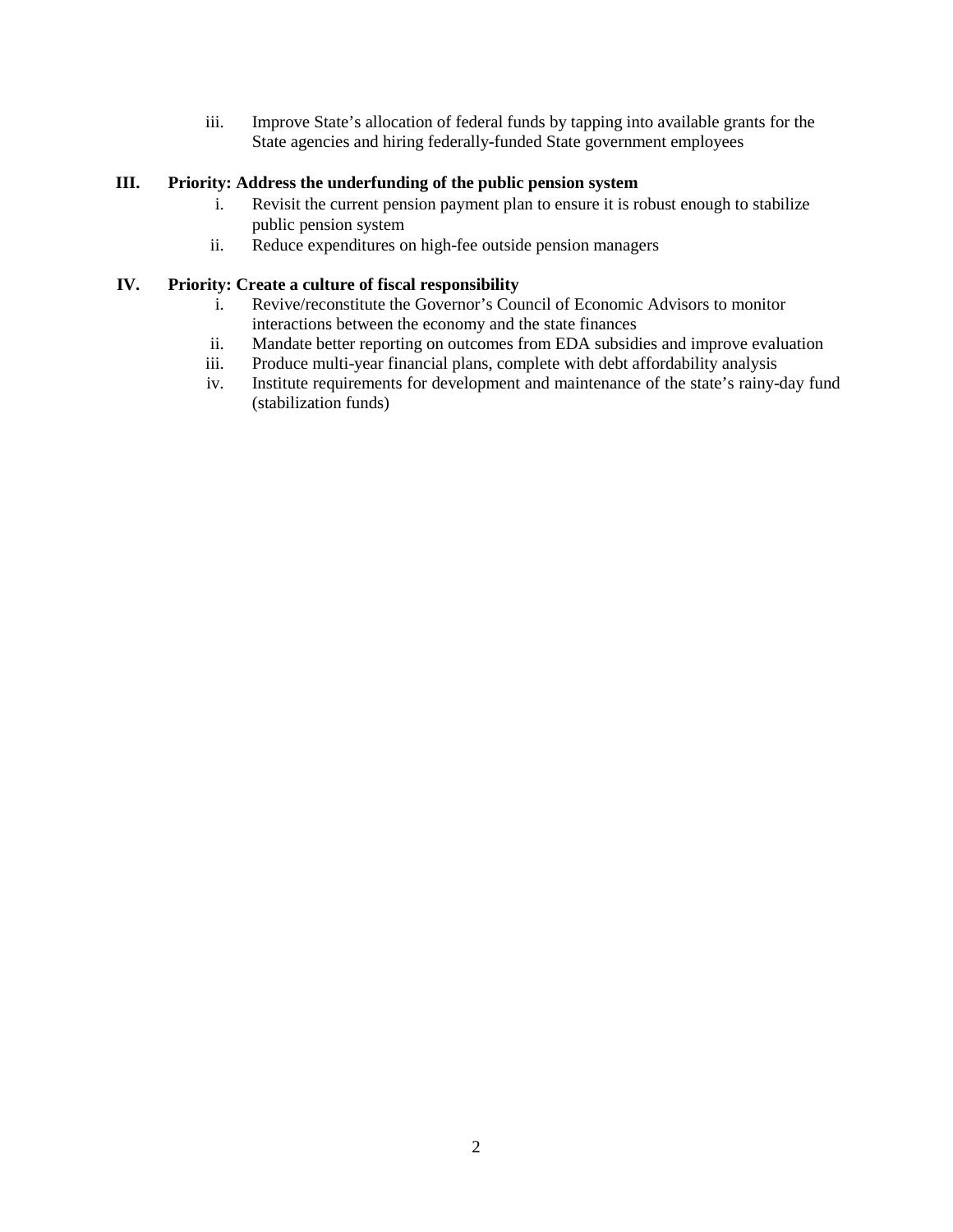#### **REPORT**

## **HISTORY**

New Jersey used to be an economic engine with an AAA credit rating. During the 1990s, as the economic growth started to lag the national average, policymakers departed from this stable financial course and pursued budgetary policies that have led to New Jersey's current fiscal instability.

These trends accelerated after the economic boom of the late 1990s subsided, resulting in a series of budget shortfalls in the early 2000s. All branches of government have played roles in increasing the amount of debt, neglecting to make contributions for future pension and health benefit expenses. The courts allowed borrowed funds to be used as general revenue until 2004 when the New Jersey Supreme Court ended the practice through the decision in *Lance vs. McGreevey.*



#### **Fiscal History of New Jersey**

Under Governor Christie's administration, the state's structural deficits have stayed high. The New Jersey State budget has increased from \$29.4 billion in FY 2011 to \$34.6 billion in FY 2018, with FY 2018 being the largest budget in State history. In spite of the significant growth in spending and revenue over this eight year period, the Christie budgets have exacerbated the structural budget problems facing New Jersey. The current administration took credit for balancing the budget in 2011, but skipped the \$3 billion pension payment and didn't fully fund the school aid formula or the state's property tax rebate program. As a result, for FY 2019, the structural deficit is estimated to exceed \$8.7 billion.

The journey to our current fiscal state has left us with some alarming facts:

• New Jersey is ranked dead-last among the 50 states by Mercatus Center on short and longterm solvency.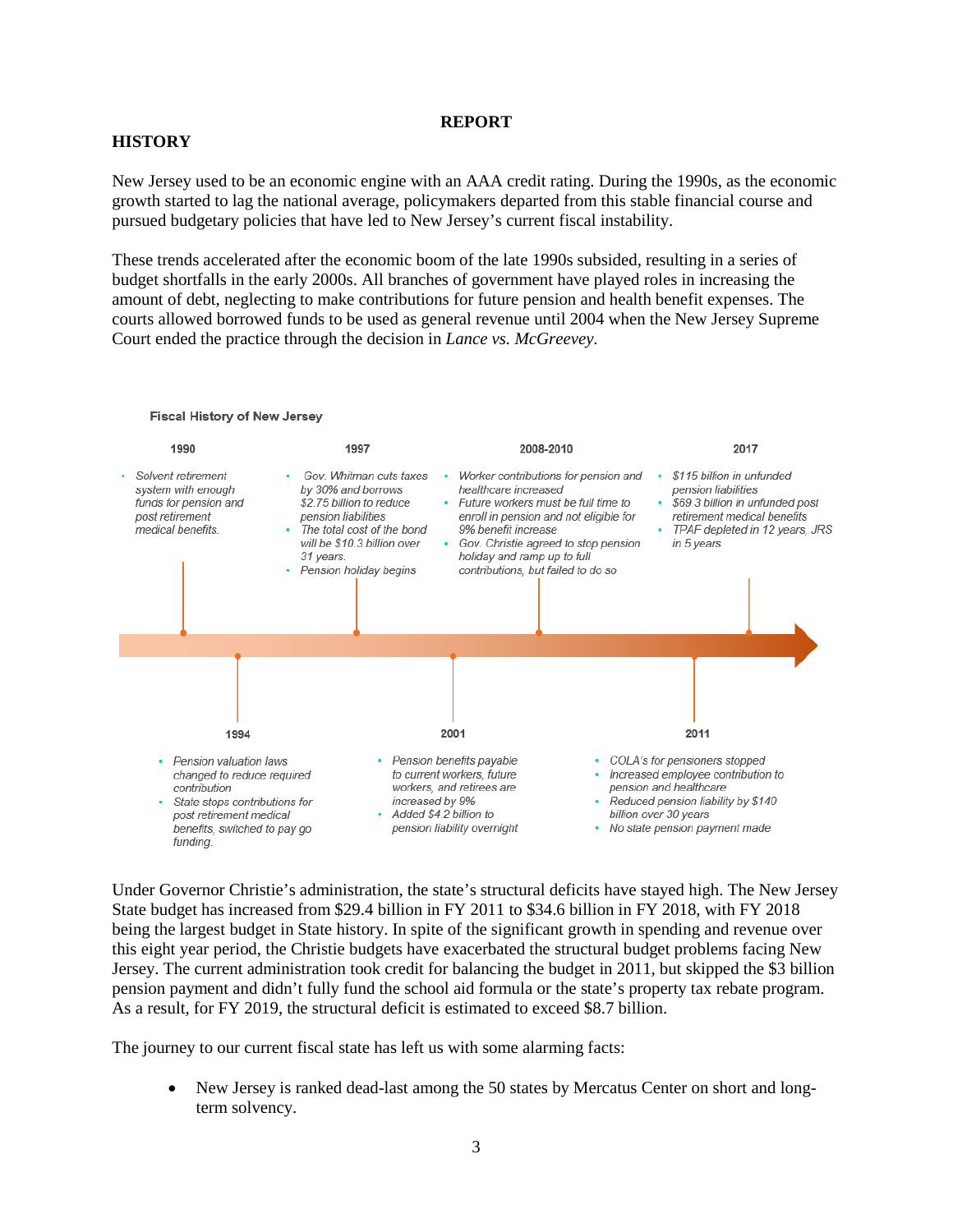- New Jersey's unfunded pension liability is the  $4<sup>th</sup>$  highest among the 50 states.
- New Jersey's appropriation debt is rated only three notches above junk debt. In downgrading state's debt for the 11<sup>th</sup> time in 8 years, Moody's indicated that the lowered rating was "based on the state's weak budgeting condition".
- New Jersey ranks  $50<sup>th</sup>$  among the 50 states in the balance of payment with the Federal Government. In 2015, each New Jersey taxpayer received \$2,659 LESS on average in federal spending than what he/she paid in Federal taxes.

Many of the key factors that made New Jersey great are still in place. We are an essential element of the economic corridor in the Northeast. Our colleges and universities, such as Princeton and Rutgers, continue to attract the best talent from around the globe. Many of the state's industries still enjoy great success, including pharmaceuticals which continues to attract life sciences start-ups.

Our state now needs leadership. It will take more than just one term of any administration to bring New Jersey back to its glory days. However, Governor-elect Murphy has an opportunity to put in place people and processes that will eventually bring the State back to the fiscal and economic health that it once enjoyed.

## **A SNAPSHOT OF FY 2018 IMPLICATIONS FOR FY 2019**

- The Murphy Administration on January  $16<sup>th</sup>$ , 2018 may start with a budget gap resulting from forecasting of revenue that may have been too optimistic, spending money not included in the appropriations, and expecting savings that didn't materialize (*Table I*).
- Corporate Income Tax and Sales Tax receipts in the first five months of FY 2019 have been lower than expected. In anticipation of lower federal tax rates in 2019, many corporations have pushed 2018 earnings into the next year.
- Additional revenue reductions are likely due to the reduction of the state sales tax and gradual elimination of the estate tax.
- In the past eight budgets, New Jersey has heavily relied on almost \$9 billion in non-recurring revenue to meet many recurring expenses. The FY 2018 budget includes over \$1.1 billion in nonrecurring revenue such as revenue from asset sales, legal settlements and delaying payments, a revenue stream that will not be available to the incoming administration.
- The state has accumulated approximately \$36 billion in state-revenue supported debt, and servicing that debt now costs the state 11% of the annual budget revenues.
- A large portion of the state's revenue is dedicated to a particular program or purpose because of court mandates, contractual obligations, referendums, and federal rules that take flexibility away from the Legislative and the Executive branches.
- The budget is further adversely affected by the proliferation of business subsidies (i.e., "tax" expenditures") granted to businesses over the eight years. According to the Office of Legislative Services (OLS), in FY2018, the state's business incentive programs may cost approximately \$630 million. Further uncertainty is introduced through sale of the credits or the timing of a subsidy recipient fulfilling all eligibility requirements. State needs a thorough performance audit of the various incentive programs administered by the Economic Development Administration (EDA).
- The State Treasurer's recent announcement to drop the expected rate of return on pension investments from 7.65% to 7% will significantly increase the required pension contribution the State will need to make for FY 2019 and beyond.

*Table I: Unforeseen budgetary costs and unrealized savings would further adversely affect the FY2018 state budget.*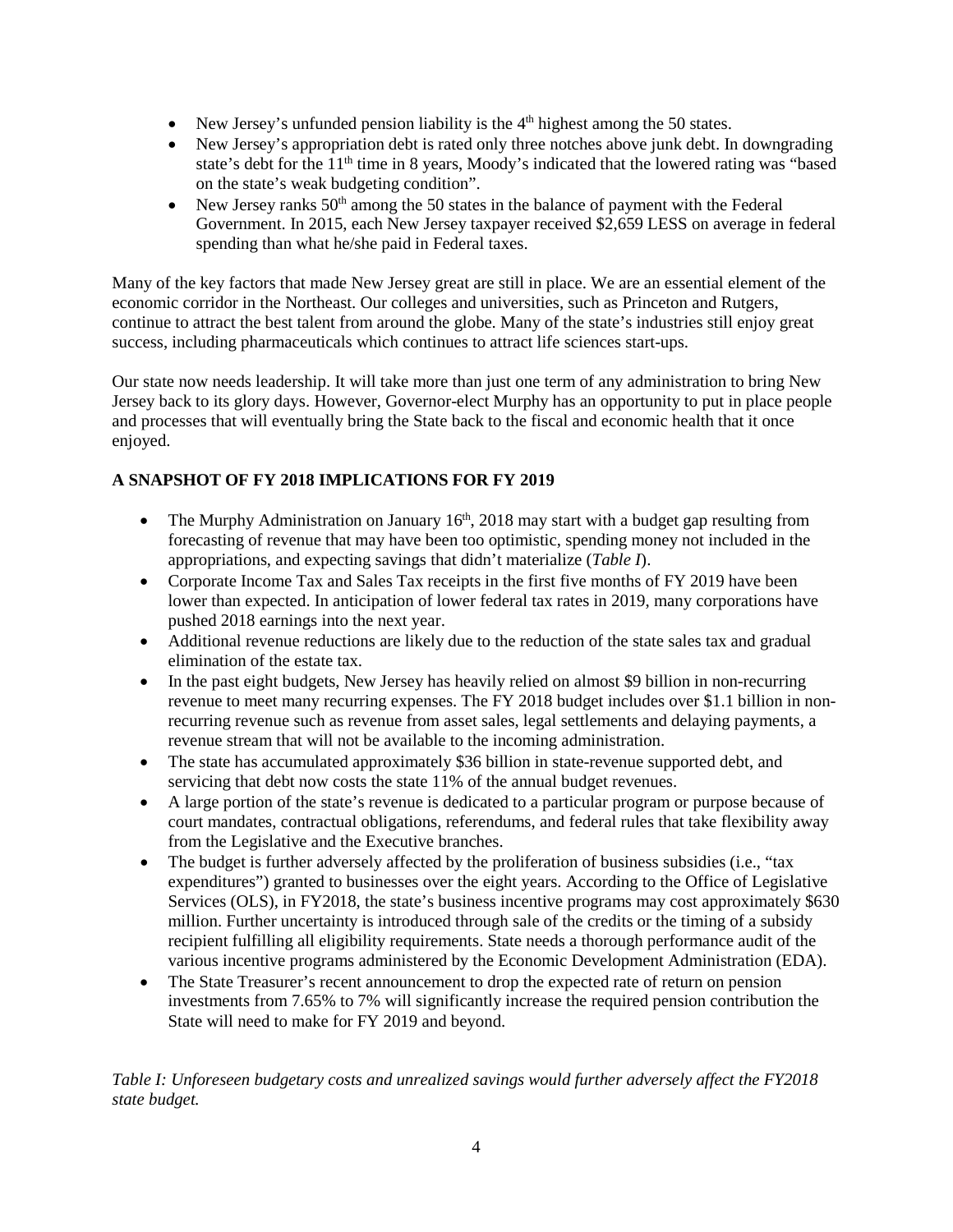| <b>Issue</b>                               | Amount                 | <b>Comment</b>                                                                                                                                                                                                                                                                                 |
|--------------------------------------------|------------------------|------------------------------------------------------------------------------------------------------------------------------------------------------------------------------------------------------------------------------------------------------------------------------------------------|
| Medicaid<br>Reimbursement                  | \$301-\$600<br>million | The DHHS Inspector General, on November 28, 2017, found that between<br>Public Consulting Group (a contractor hired by the state to develop the<br>Medicare reimbursement rates) included certain unallowable costs between<br>2003 and 2015. CMS is expected to demand reimbursement.         |
| <b>Increase Tax</b><br>Collections         | \$200 million          | The budget assumes savings from the Christie Administration's initiative to<br>increase staff and encourage voluntary compliance.                                                                                                                                                              |
| <b>State Health</b><br><b>Plan Savings</b> | \$125 million          | In addition to normal risks in estimating employee and retiree health care<br>costs, the budget assumes these savings from future plan design changes,<br>which requires approval by plan design committees. The current status is<br>unknown.                                                 |
| Anticipated<br><b>Budgetary</b><br>Savings | \$50-\$82.5<br>million | The budget assumes \$50 million in statewide savings initiatives and \$32.5<br>million in savings from management efficiencies that will be reallocated from<br>departmental appropriations to provide adequate funding for employee health<br>benefits and negotiated compensation increases. |
| <b>Opioid Funding</b>                      | \$200 million          | Governor Christie has announced an expanded role for the state government<br>in addressing the opioid crisis without identifying a revenue source.                                                                                                                                             |
| <b>NJDOT</b> Winter<br>Operations          | $$25-50$<br>million    | FY18 provides \$10.4 million for winter storm response. Average spending on<br>these costs over the last five years is \$63-\$64 million with a high of \$112.7<br>million (FY 2015).                                                                                                          |

## **IMPACT OF TRUMP'S TAX BILL & BUDGET**

## **Tax Law**

After Congress passed the Tax Cuts and Jobs Act of 2017, wealthier taxpayers are more likely to see tax cuts and to receive more of the benefits. While New Jersey, due to its higher proportion of high-income earners, could have benefitted from this tax cut, the \$10,000 cap imposed on the state and local income and property tax (SALT) deduction cancels out much of the expected benefit. New Jersey taxpayers will fare worse than the national average. There are ongoing discussions underway at state capitals and among the academics on ways states can restructure revenue collection to mitigate the impact of the cap on the SALT deduction. New Jersey should take a leadership role in these discussions. Governor-elect Murphy has already announced his support for providing tax deductions for those who make charitable contributions to their state or other local governments. He will ensure municipalities have the tools they need to implement this strategy at the local level. The new tax law will have the following consequences:

## • **State and Local Tax Deduction**

In 2015, close to 1.8 million New Jerseyans deducted a combined \$32,240,572,000 in all state and local taxes, including property taxes, for an average of \$17,850 per filer who deducted.

New Jersey has the 3rd highest percentage in the nation (41.2%) of tax filers who claimed the SALT deduction and the fourth highest average deduction. Repealing the SALT deduction will hit New Jersey tax filers particularly hard. In addition to increasing the average tax burden on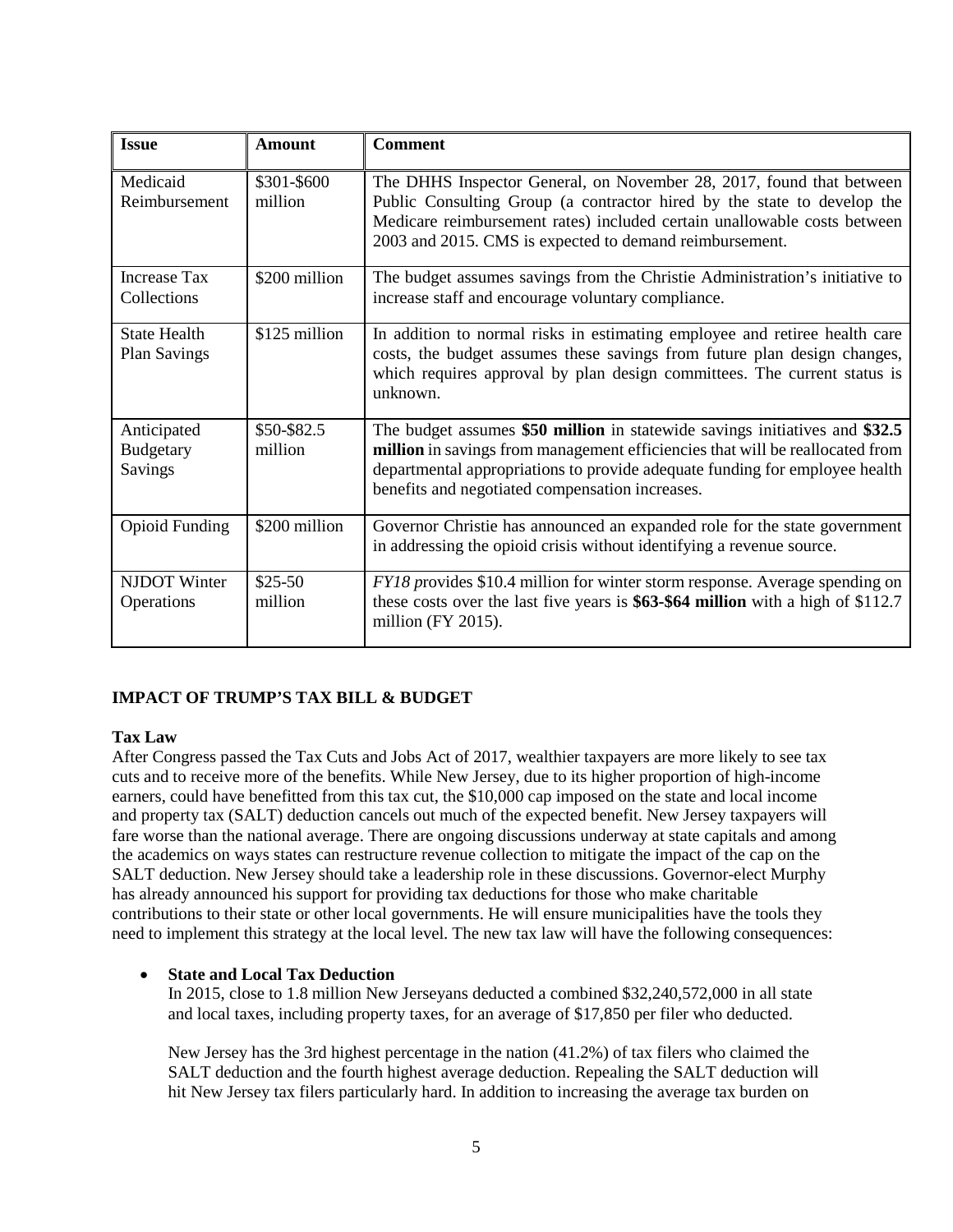New Jersey filers compared to the rest of the nation, repealing SALT will make it harder and more expensive to raise state and local taxes, and thus harder to generate government revenue for critical investments likes education, infrastructure, and public safety.

#### • **Impact on Charities**

The doubling of the standard deduction, combined with SALT deduction, means that the vast majority of people will no longer be inclined to itemize their deductions in filing their federal personal income taxes. New Jersey tax payers take close to \$5 billion in deductions for charitable contributions on their federal income taxes. Most of these contributions are directed to New Jersey's charities. A drop in these contributions will have devastating effect on New Jersey's nonprofit sector and on the individuals and causes that they serve.

#### **Impact on Health Care**

According to the Congressional Budget Office (CBO), repealing the individual mandate would increase the number of uninsured Americans by 13 million over ten years, and would cause average premiums to increase by 10% most years.

The Center for American Progress estimates that marketplace premiums would increase by \$1,650 for New Jersey families in 2019, and that 325,000 more New Jerseyans would be uninsured by 2025.

#### • **Impact on Charity Care**

The State of [New Jersey'](https://en.wikipedia.org/wiki/New_Jersey)s Charity Care program provides reimbursements to hospitals and other health care institutions which provide uncompensated health care to the uninsured. As recently as FY14, total charity care funding allocated to New Jersey's hospitals was \$675 million. In the FY18 budget, that number is down to \$252 million. Hospitals have been able to absorb this significant decline in funding because the number of uninsured patients using emergency services has decreased since the Patient Protection Affordable Care Act (ACA) was implemented.

With an increase in the number of uninsured as a result of eliminating the individual mandate, the costs to the state's hospitals for providing care will increase tremendously. Either the hospitals will need to absorb those costs, or the state will need to increase Charity Care funding by several hundred million dollars. Before Medicaid expansion, New Jersey hospitals received \$1.027 billion in 2010 in Charity Care funding from the state and the federal government.

## • **Impact on New Jersey's Bonded Debt**

With advance-funding bonds losing their tax-free status under Congress's plan, states and local governments will lose an important tool to reduce their debt-service cost. New Jersey will be unable to refinance its debt by issuing bonds during favorable interest rate times, and more volatility will characterize the annual cost of servicing the state's debt.

#### **Trump Budget**

President Trump's budget for FY2018, if enacted, would further limit the State's ability to serve its residents. The budget proposes to cut discretionary spending by \$4.3 trillion over the next 10 years. New Jersey's FY2018 budget includes \$15.8 billion in expected federal aid revenue, much of which would be placed in jeopardy. More specifically: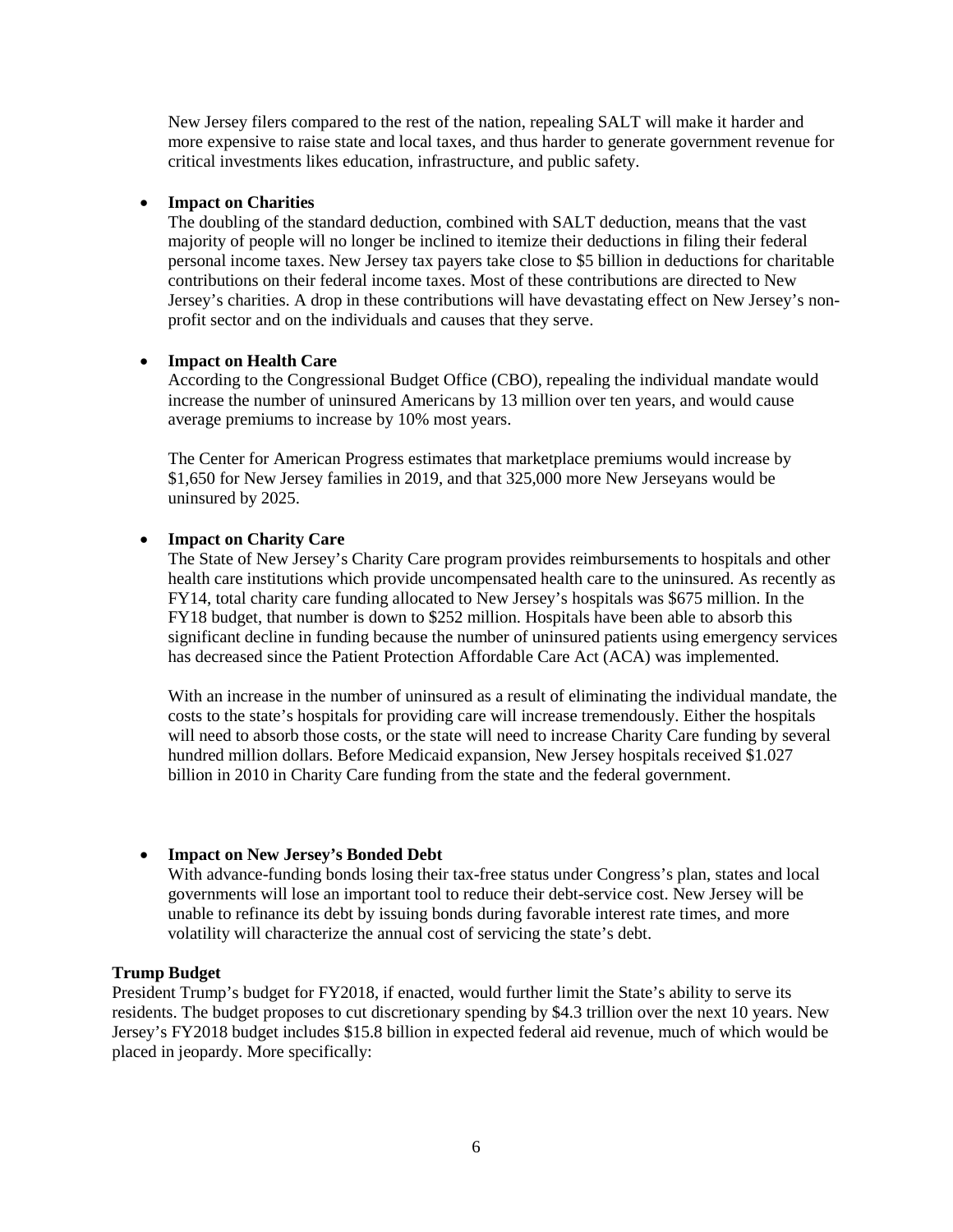- The budget eliminates funding for the New Starts program, which was to be the source of funding for the Gateway Project.
- New Jersey would suffer a cut in federal Medicaid funding of over 20%. To offset the federal cuts with state spending, it would cost the state about \$31 billion over 10 years.
- The budget will require states to assume about 25% of the cost of the SNAP (i.e., food stamp) program. This would require New Jersey to spend \$306 million per year to maintain the program.
- The budget eliminates the Low Income Home Energy Assistance (LIHEAP) program, which benefits 300,000 New Jersey residents.
- The budget eliminates the Community Development Block Grant program, which provides states with flexible funding for social programs. New Jersey received \$81 million in these grants in 2016.

## **NEED FOR STRATEGIC BUDGET PLANNING**

As many states, including New Jersey, come face-to-face with the looming deficits, best practices have emerged around the country for budget planning. While revenue increases and spending cuts can be important components of a balanced approach, their structure is also critical to the State's economy.

The reforms proposed here, which center on multi-year planning and the establishment of accountability/evaluation mechanisms, are necessary to reverse the negative fiscal trends that have resulted in one of the largest unfunded pension and health benefit liabilities and one of the smallest budget reserves in the nation.

In order to achieve success over the next four years, substantial efforts must be undertaken to institute budget planning principles that impose discipline while retaining flexibility to allow for political and economic events that will inevitably arise. The following initiatives are key:

- Establish a mechanism for reviewing the multi-year fiscal impacts of proposed legislation and policies, such as economic development tax incentives (e.g., tax subsidies) or phased-in spending commitments.
- Commit to long-term plan for increasing the State's Rainy Day Fund so that recession-induced revenue shortfalls and spending surprises can be absorbed without disrupting the normal delivery of services. A healthy surplus will prevent future credit downgrades and go a long way to restoring the State's positive credit rating.
- Commit to reducing reliance on non-recurring revenues and other one-shot gimmicks. Every effort should be made to support the State's operating budget with recurring revenues, and to minimize reliance on non-recurring revenues in the annual budget process. To the extent that non-recurring revenues are part of a budget, they should be dedicated to the extent possible to one-time, nonrecurring expenditures to alleviate pressure on future budgets.
- Produce reliable revenue estimates through a consensus revenue forecasting approach that includes the legislature, the Governor, and independent experts throughout the budgeting process. Actual tax revenue have fallen short of the revenue forecast in 5 out of 8 of the Christie Administration budgets.
- Form a task force to review tax structure for residents and businesses. The three major state revenue instruments (the gross income tax, the general sales tax, and the corporate business tax) have not been modernized to reflect changing demographics, economic, fiscal, and technological circumstances.

## **PRIORITIZE BUDGET INITIATIVES**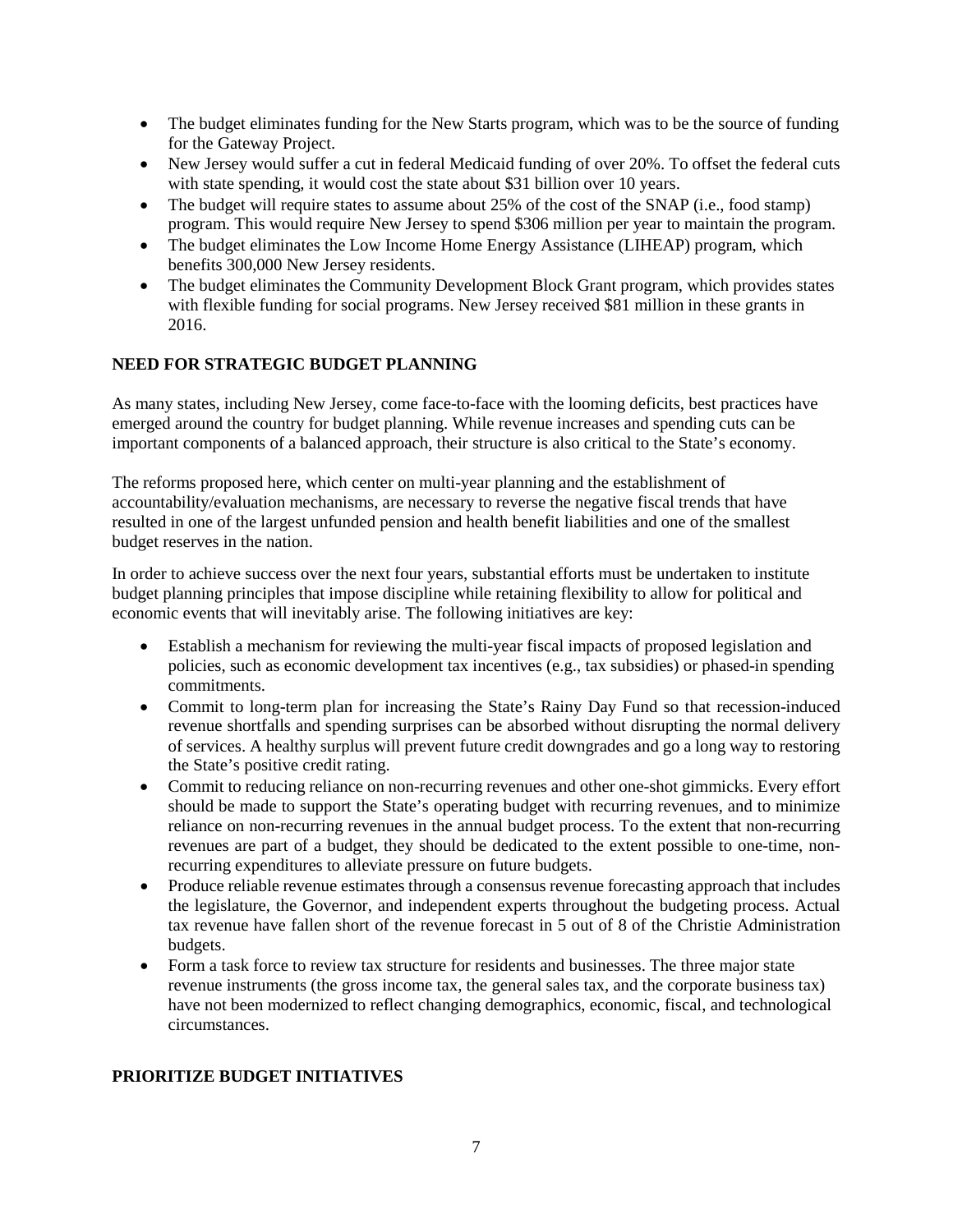Budgeting pressures will continue to make it challenging to fund all of the known budget commitments and emerging funding needs from existing resources. A budget must be crafted that absorbs the increasing pension and debt service costs, investments in mass transit and transportation infrastructure, additional funding to support K-12 and higher education, and the devastating impact from the actions taken by the Trump Administration on the most vulnerable residents – the poor, the sick, the disabled, and the homeless.

A multi-pronged approach based on stronger economic growth, making required pension contributions, revenue increases, and spending cuts would close the structural gap and make the rising fixed costs affordable.

# **I. PRIORITY: GENERATE ADEQUATE REVENUE**

Generating additional revenue to meet priorities with minimum adverse impact on New Jersey residents is an option to address the State's budget problems that must be considered carefully. However, opportunities exist for the state to capture additional funds through:

- Legalizing the sale of cannabis. This may be a gradual source of additional revenue, with some minimal contribution for FY 2019.
- Closing corporate business tax loopholes. New Jersey should enact combined reporting and close the tax loophole that allows multistate corporations to artificially shift profits to low tax states. Requiring affiliated corporations to file a combined tax return would save resources and discourage corporate taxpayers from using techniques that would minimize New Jersey taxes.
- Raising the marginal tax rate on those earning over \$1 million. The State must continuously monitor outmigration data from annual tax returns to course correct if raising this tax results in declining revenue. Based on available Federal and State data, the taxpayers with the greatest incidence of net domestic outmigration are young low-income taxpayers (below \$25,000) and older taxpayers with high incomes (above \$200,000), who are nearing the traditional age of retirement.
- Working with New Jersey's congressional delegation and other Governors to pass S.B. 976, "Marketplace Fairness Act of 2017" which would allow the States to capture sales tax on ecommerce between the residents and vendors who do not have a physical presence in the State.
- Improve enforcement by adding auditors to New Jersey Department of Taxation. On average, each additional auditor accounts for \$1 million in additional revenue per year.
- Limit the carried interest loophole by making an agreement with neighboring states to tax the relevant earnings of private equity and hedge fund managers as income.

# **II. PRIORITY: MAKE GOVERNMENT MORE EFFICIENT**

In our era of budget deficits, it is even more important for the State government to be **systematically more efficient**. The Governor-elect will have to find ways to "do more for less."

- New Jersey should take **a technology-based multi-agency enterprise approach** to the way it handles delivering services to its residents.
- Remove unnecessary requirements for occupational licenses on certain professions. The State should increase opportunities for those getting out of prison by enabling them to apply for licenses.
- Review underperforming programs. States often operate programs that were designed for a set of circumstances that existed in the past and are no longer the most efficient use of the taxpayer dollars. Public agencies are trailing behind private companies at ensuring that there are financial controls in place. A robust performance audit function and monitoring of expenditures is necessary in every agency.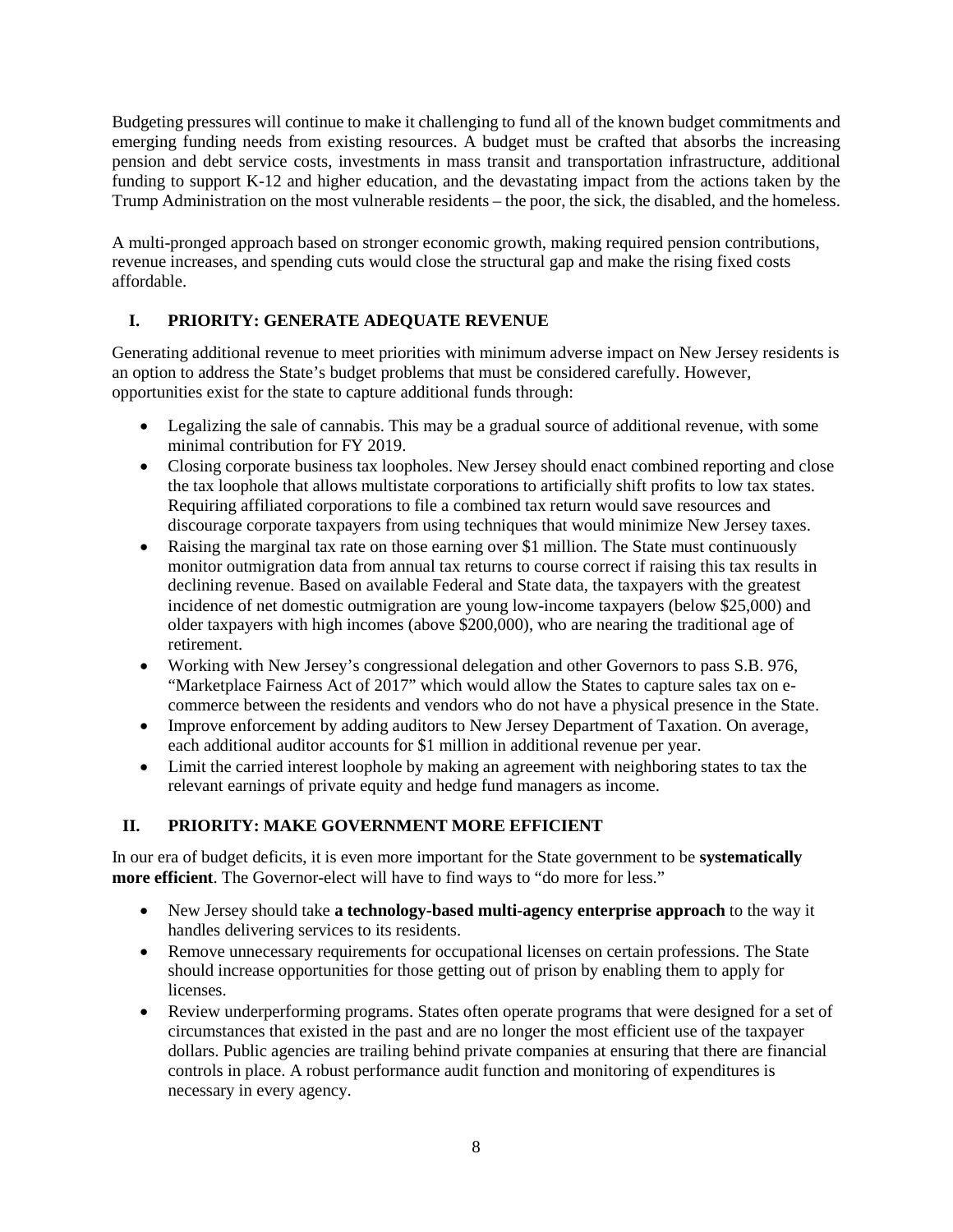- Reduce our balance of payment deficit with the federal government. Untapped federal funds are available for grants to State agencies and for hiring federally-funded State government employees. For example, the federal Department of Commerce allocates \$250 million in grant money to promote economic activity in distressed areas. New Jersey currently does not receive any of those funds. New Jersey should create an Office of Grant Management for managing and maximizing federal grant funds through collaboration with agencies, local governments, nonprofits, and others.
- Reduce cost to the state by expanding enrollment in the federal programs. For example, New Jersey should facilitate the purchase of health insurance through ACA exchanges and enrollment in Medicaid to reduce the cost of Charity Care.
- Revisit unnecessary and outdated regulations. Each state agency should review their regulations and requirements to see if they are effective and still serve a purpose.
- Drastic cuts in personnel have left the State agencies with a hollowed-out middle, unable to perform audit responsibilities and deliver services effectively and efficiently. Frequent internal evaluation and reengineering of the agencies by its staff is essential to ensuring the budget dollars are spent efficiently. New Jersey should also add staff where needed.

## **III. PRIORITY: ADDRESS THE UNDERFUNDING OF THE PUBLIC PENSION SYSTEM**

Underfunding of New Jersey's public pension over the years has resulted in a crisis that cannot go unaddressed. By FY2023, a combination of debt service cost, required pension contributions and cost of providing health benefits to public employees, will severely impact the budgeting process by consuming 33% of state revenues.

The FY2018 state budget includes \$2.46 billion in pension payments. This represents half of the full payment of the annual required contribution (ARC). Governor Christie will have contributed a total of \$8.7 billion to the pension systems in his eight years in the office, which is \$23.1 billion less than the \$31.8 billion in actuarially required payments over that timeframe. During that eight-year period, employee contributions to the pension systems will total approximately \$14.9 billion, 71% more than the State's contribution.

| <b>Christie Administration Pension Payment History</b> |                              |                  |                           |  |                          |   |                        |    |                                 |  |  |
|--------------------------------------------------------|------------------------------|------------------|---------------------------|--|--------------------------|---|------------------------|----|---------------------------------|--|--|
| <b>Fiscal Year</b>                                     | <b>Pension Constribution</b> |                  | % of Full<br>Contribution |  | <b>Full Contribution</b> |   | <b>Missing Payment</b> |    | Employee<br><b>Contribution</b> |  |  |
| <b>IFY 2011</b>                                        | ъ                            | -                | $0\%$   s                 |  | 3,132,000,000            | х | 3,132,000,000          | s  | 1,574,552,263                   |  |  |
| <b>FY2012</b>                                          | S                            | 484,484,000      | $14\%$ $\pm$              |  | 3,541,549,708            | з | 3,057,065,708          | S  | 1,784,585,569                   |  |  |
| <b>FY 2013</b>                                         | \$                           | 1,029,296,000    | 29%1                      |  | 3,605,239,930            | з | 2.575.943.930          | S  | 1,890,381,838                   |  |  |
| <b>FY 2014</b>                                         | \$                           | 699,379,000      | $19\%$   S                |  | 3,692,602,957            | 5 | 2,993,223,957          | S  | 1,884,187,282                   |  |  |
| <b>FY 2015</b>                                         | \$                           | 892,634,000      | $23%1$ \$                 |  | 3,935,776,014            | Т | 3,043,142,014          | S  | 1,924,939,201                   |  |  |
| <b>FY 2016</b>                                         | \$                           | 1,307,104,000    | $30\%$ \$                 |  | 4,357,013,333            | Т | 3,049,909,333          | s  | 1,901,760,304                   |  |  |
| <b>FY 2017</b>                                         | \$                           | 1,861,608,000    | $40\%$ \$                 |  | 4,654,020,000            | s | 2,792,412,000          | \$ | 1.983.924.211                   |  |  |
| <b>FY 2018</b>                                         | \$                           | 2,460,632,622    | $50\%$ \$                 |  | 4,921,265,244            | ъ | 2,460,632,622          | 3  | 1.983.924.211                   |  |  |
| 8-Year Totals                                          | \$                           | 8,735,137,622.00 |                           |  | 31,839,048,870           | ъ | 23.103.911.248         | S  | 14.928.254.879                  |  |  |

Without proactive policy changes to increase revenues and/or reduce spending, future pension contributions will become unaffordable, increasing the risk of additional pension contribution cuts. The state's recent legislation shifting to quarterly contributions somewhat lowers the risk of a large pension cut like the one that occurred in FY2014. However, if another late-year budget gap materializes, the state retains the flexibility to cut the last quarterly contribution or reduce the annual pension appropriation in future budgets. Any deterioration in pension fund cash inflows would diminish future assets available to pay benefits. As a result, without additional policy action to structurally balance the budget, the state would risk having to pay pension benefits directly from the general fund. New Jersey should: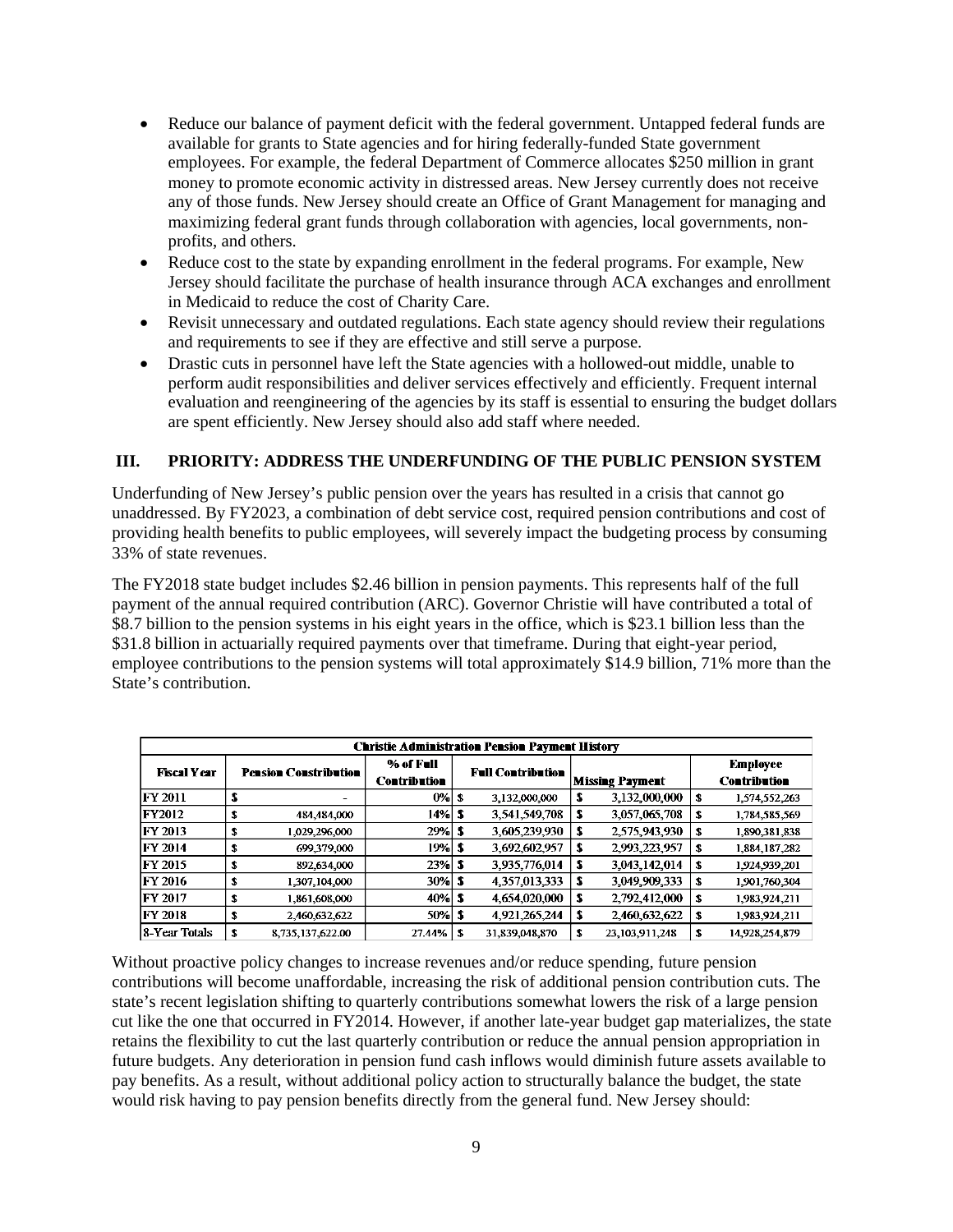- Revisit the current pension payment plan to ensure it is robust enough to stabilize public pension system.
- Reduce use of high-fee outside managers (hedge funds, PE firms) for managing pension assets. The New Jersey pension system paid more than \$659 million in fees to private fund managers in 2016, up from \$125 million in 2009, with no commensurate increase in pension reserves.

# **IV. PRIORITY: CREATE A CULTURE OF FISCAL RESPONSIBILITY**

While budget choices are difficult everywhere, New Jersey's failure to prioritize long term fiscal health stands out among the states.

Tax expenditures are proliferating and seem to be awarded without due process, concern about their implications for fairness, or long-run state finances. New Jersey should:

- Revive/reconstitute the Governor's Council of Economic Advisors to monitor interactions between the economy and the state finances.
- Develop a policy framework for providing tax subsidies through the EDA with focus on small to mid-size companies. The State should mandate better reporting on outcomes and improve evaluation.
- Produce multi-year financial plans, complete with debt affordability analysis.
- Institute requirements for development and maintenance of the state's rainy-day fund (stabilization funds).

## **CONCLUSION**

During the campaign, Governor-elect Murphy spoke about reimaging New Jersey and reigniting the innovation and infrastructure economy at its core. New Jersey voters have given him an opportunity to do just that. Any growth story, however, needs a strong fiscal foundation with a balanced budget as a first step. The Trump tax plan, in combination with the New Jersey's budget uncertainties, make for a difficult "Day One" for the new governor. However, we have utmost confidence that this administration can bring New Jersey back to its glory days. We are thankful for the opportunity to recommend short and long-term comprehensive strategies and will make ourselves available for support and guidance.